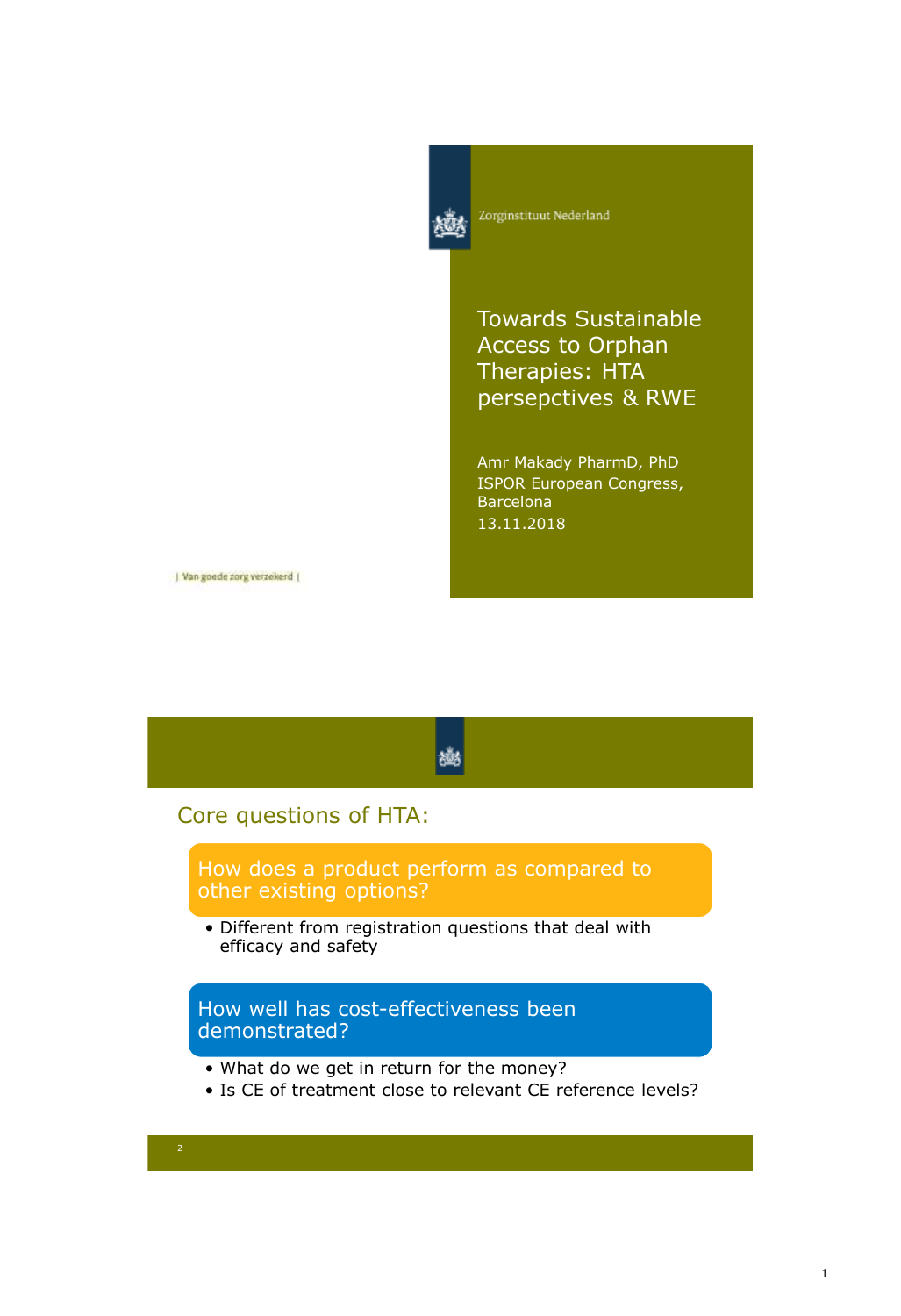# 戀

## Why explore Real-World Evidence (RWE)?

- RCTs: a golden standard?
	- Short duration
	- Ethical issues
	- Surrogate outcomes
	- Is there a comparator?
	- Etc.
- Expansion of mandates:
	- Questions go beyond treatment X vs. Y (or placebo)
	- Societal perspective of analyses
	- Different evidence is also needed





| Problems of new, expensive drugs    |                                                                                 |                                                                          |  |  |  |  |  |
|-------------------------------------|---------------------------------------------------------------------------------|--------------------------------------------------------------------------|--|--|--|--|--|
| Frequently in-<br>patient.          | Use unevenly<br>spread over<br>hospitals.                                       | High price, made<br>known only shortly<br>before launch.                 |  |  |  |  |  |
| Difficult to budget<br>for upfront. | Rapidly-changing<br>insights, e.g.<br>combination<br>treatments in<br>oncology. | Impossible to<br>negotiate over<br>each and every<br>product/indication. |  |  |  |  |  |
| 4                                   |                                                                                 |                                                                          |  |  |  |  |  |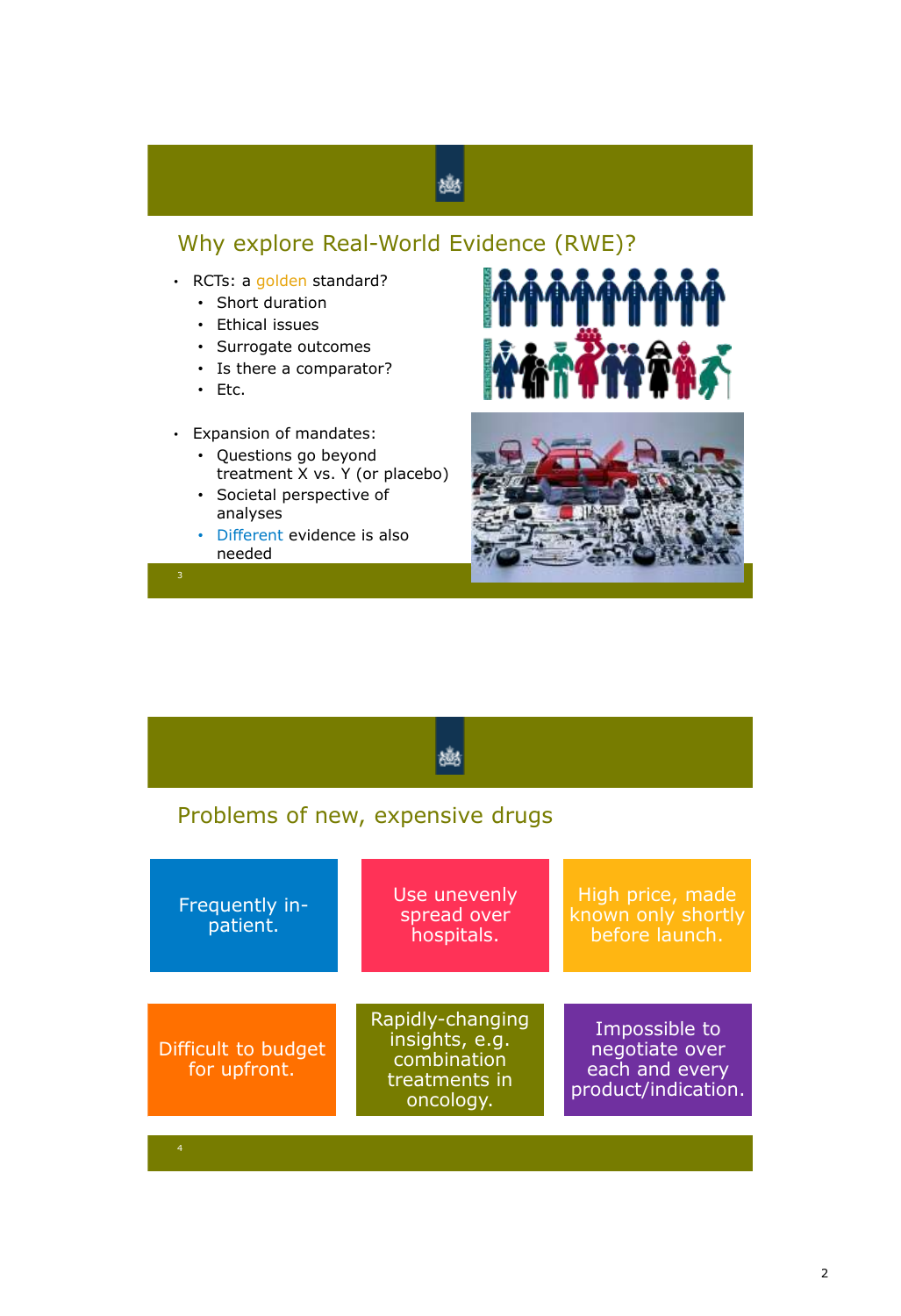## Expenditure on drugs in the Netherlands



幽

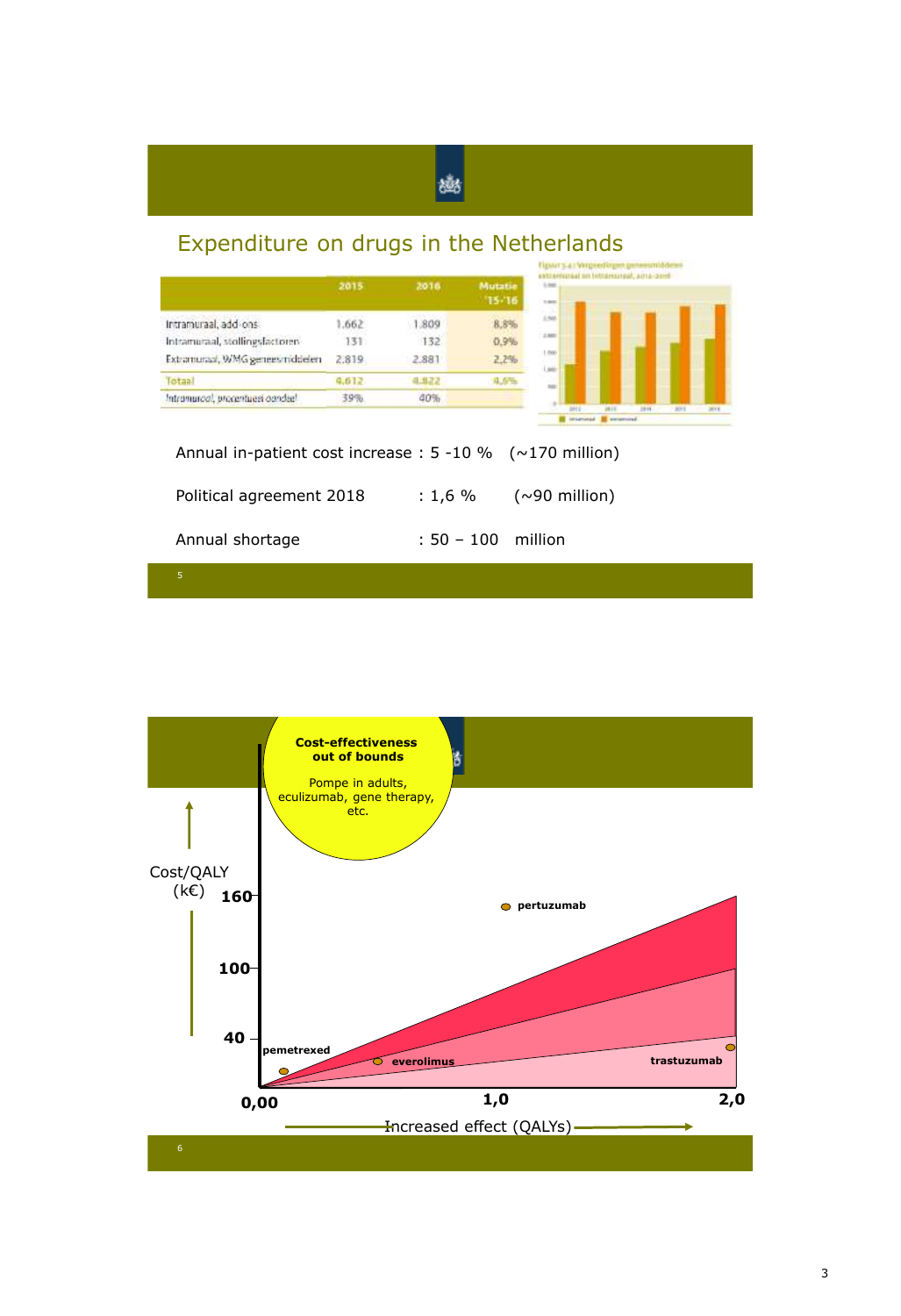## 豳

### Negotiations are getting more complicated:







With Orkambi, used in cystic fibrosis, we win 3.48 healthy life years at a cost of 1,5 billion euro.

In cardiology, that amount of money would generate much more health: 36.59 QALYs.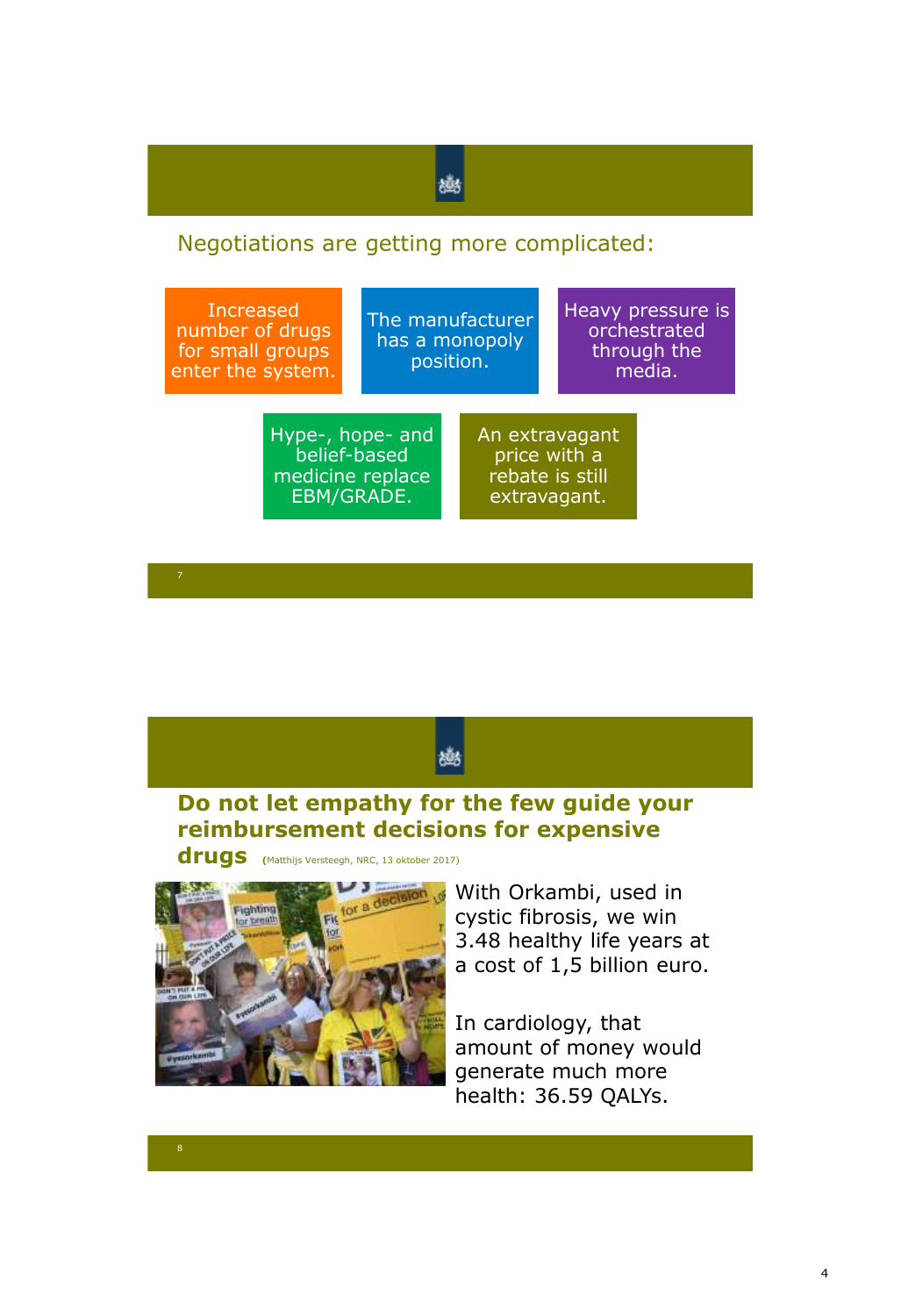

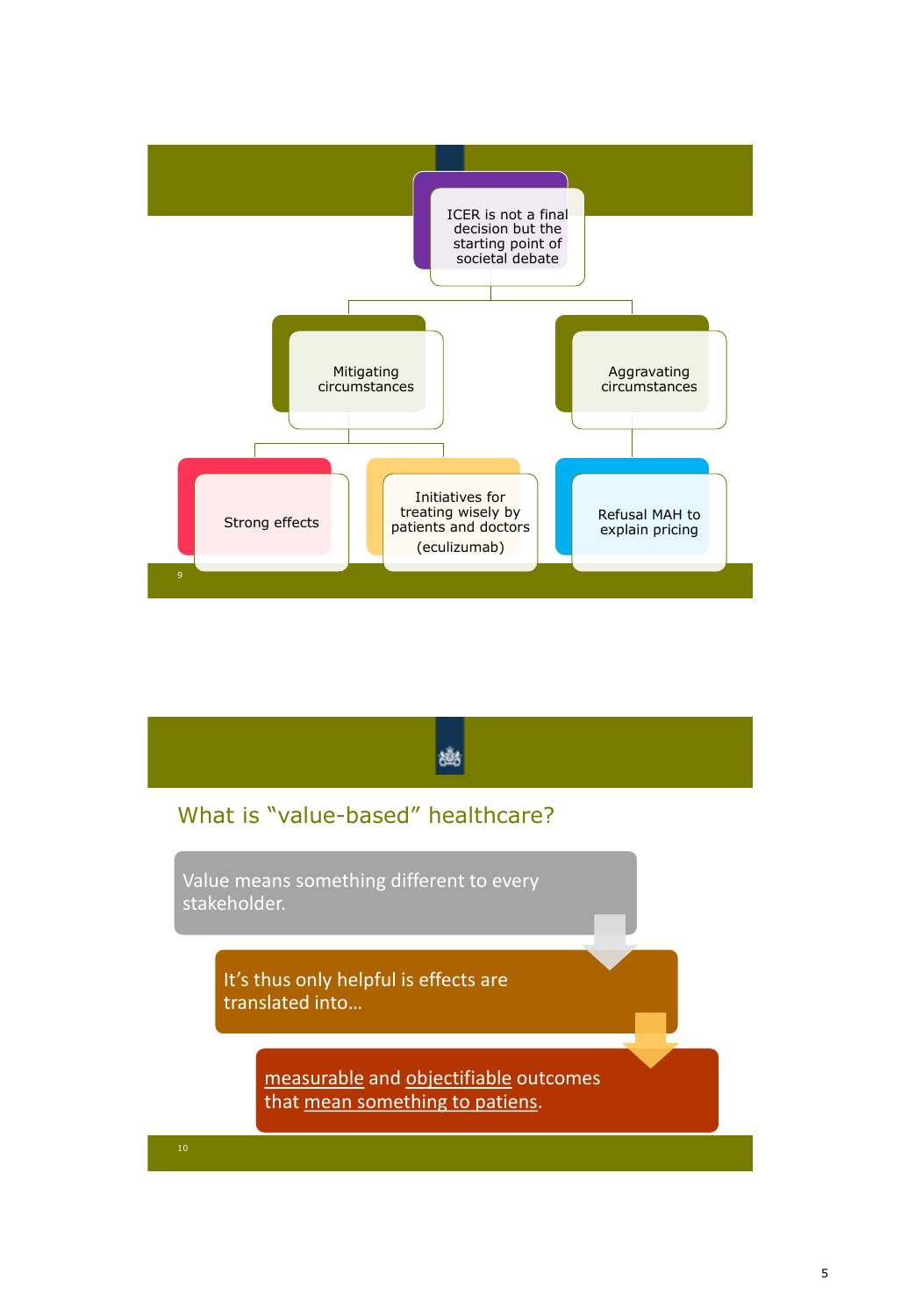

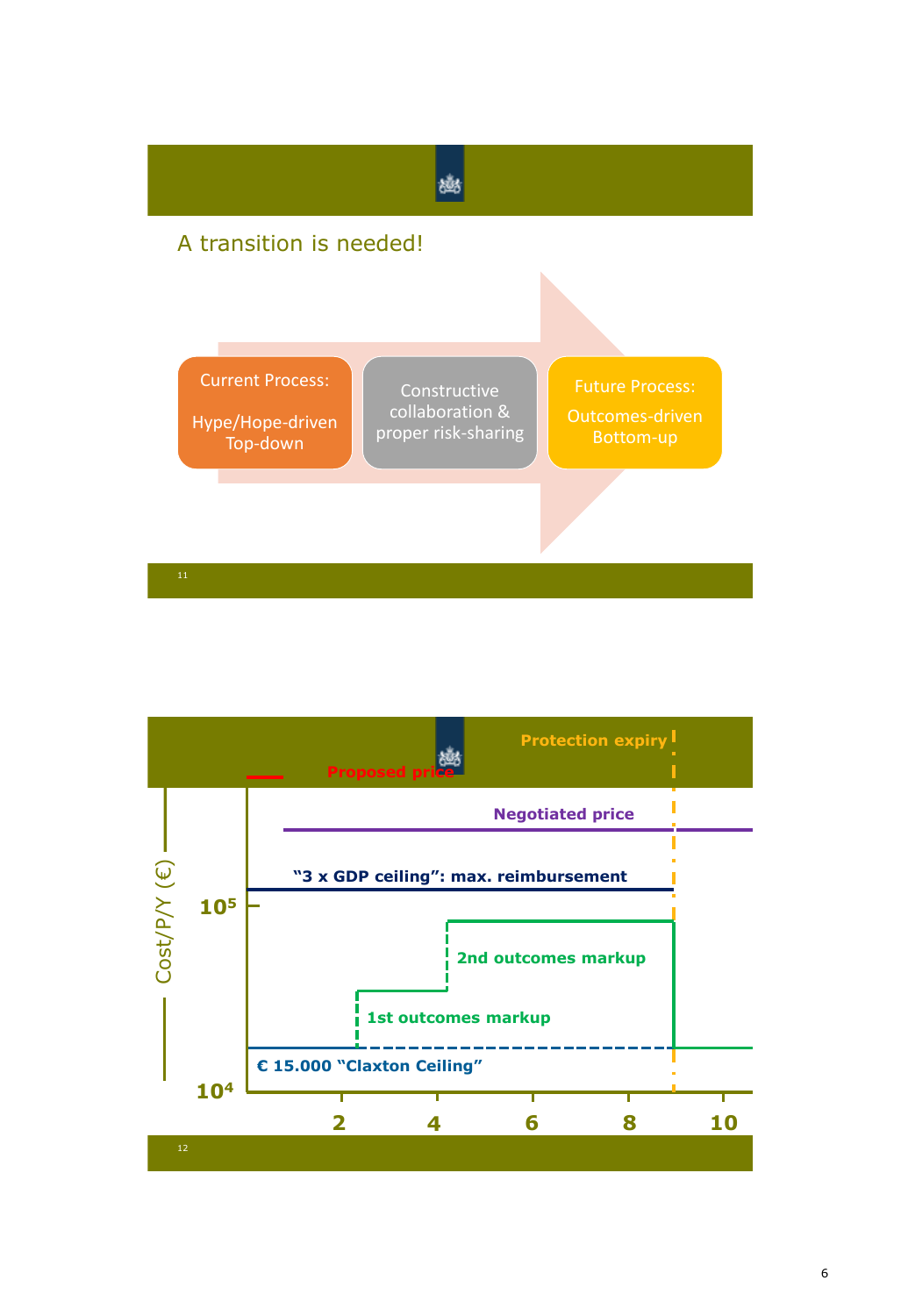| Role of registries                                             |  |                                                  |                                                                       |                                                        |  |  |
|----------------------------------------------------------------|--|--------------------------------------------------|-----------------------------------------------------------------------|--------------------------------------------------------|--|--|
| Public access to<br>registries.                                |  | Filled with data<br>paid for by<br>public money. |                                                                       | EU registry<br>cooperation<br>should be<br>obligatory. |  |  |
| When relying<br>on registry<br>data for rapid<br>reimbursement |  |                                                  | Data collection,<br>evaluation &<br>interpretation<br>not in one hand |                                                        |  |  |
| 13                                                             |  |                                                  |                                                                       |                                                        |  |  |